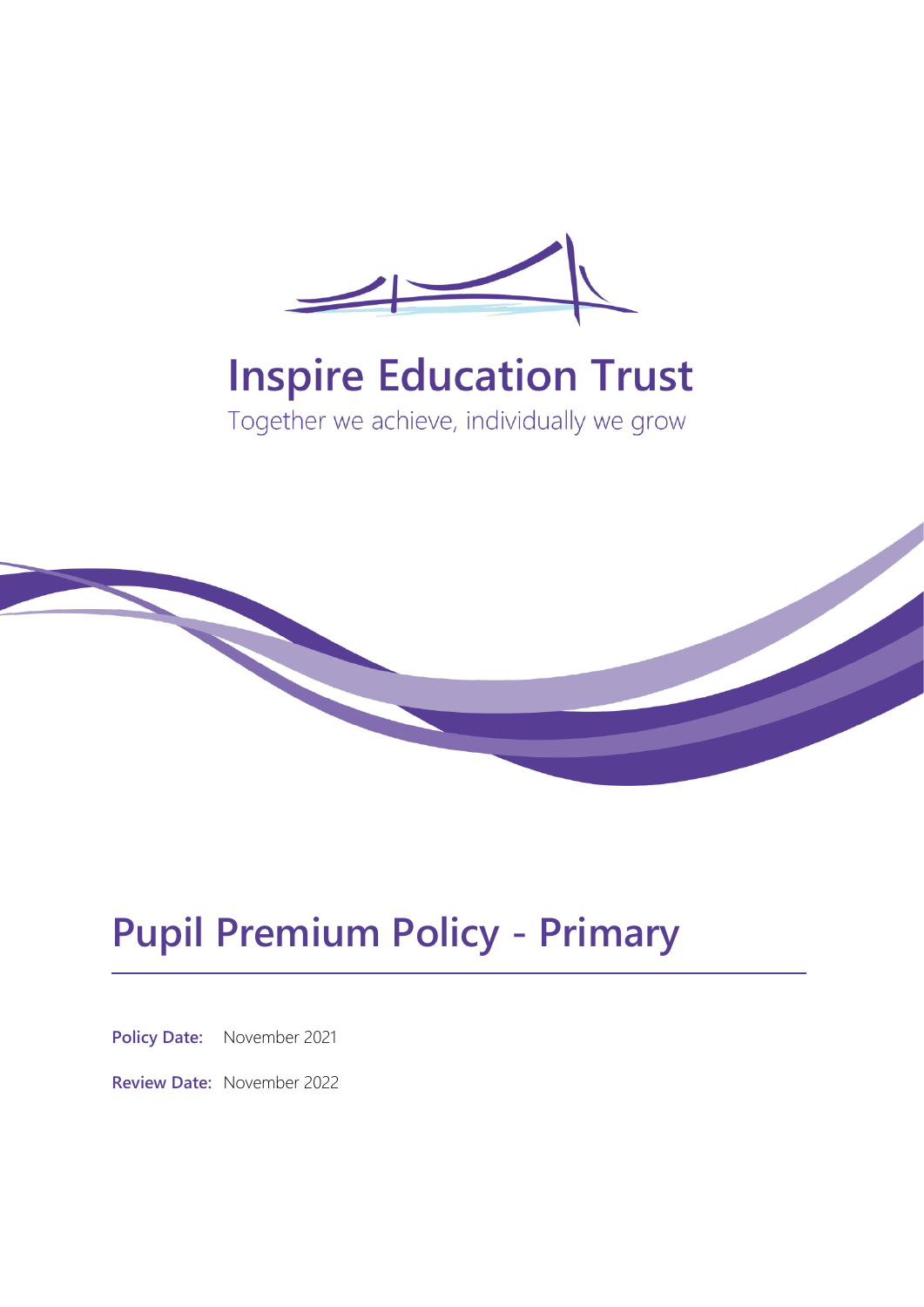# **Document History**

| Version | <b>Status</b> |  | Date          | Author       | <b>Summary Changes</b> |
|---------|---------------|--|---------------|--------------|------------------------|
|         |               |  | <b>Nov 21</b> | Claire Jones | Initial draft          |
|         |               |  |               |              |                        |
|         |               |  |               |              |                        |

Page 2 of 10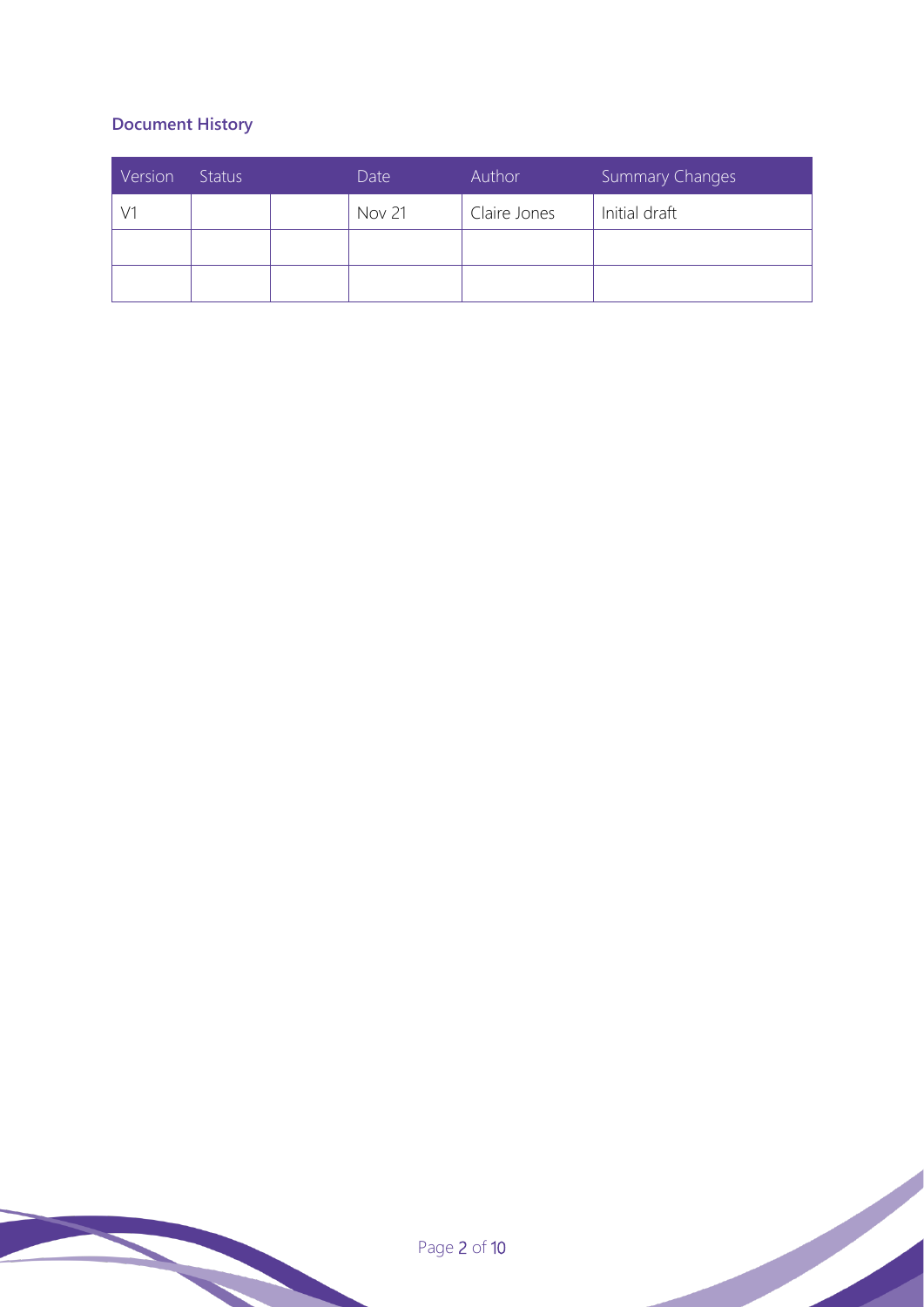# **Contents**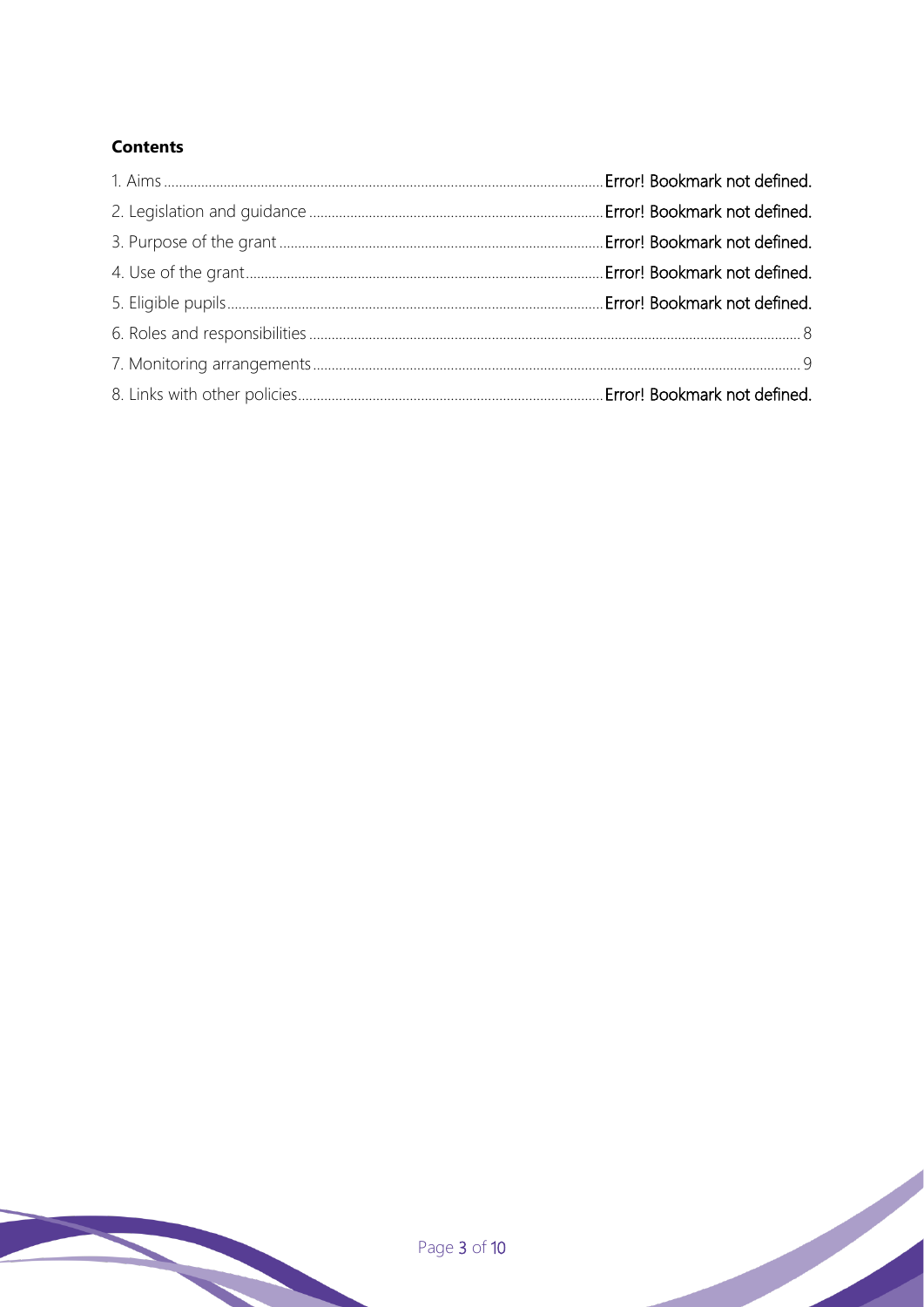# **1 Aims**

This policy aims to:

- Provide background information about the Pupil Premium Grant so that all members of the school community understand its purpose and which pupils are eligible
- Set out how the school will make decisions on pupil premium spending
- Summarise the roles and responsibilities of those involved in managing the pupil premium in school

# **2 Legislation and guidance**

This policy is based on the **[pupil premium conditions of grant guidance \(2021-2022\)](https://www.gov.uk/government/publications/pupil-premium-allocations-and-conditions-of-grant-2021-to-2022/pupil-premium-conditions-of-grant-2021-to-2022-for-local-authorities)**, published by the Education and Skills Funding Agency. It is also based on guidance from the Department for Education (DfE) on [virtual school heads' responsibilities concer](https://www.gov.uk/guidance/pupil-premium-virtual-school-heads-responsibilities)ning the pupil premium, and the [service premium](https://www.gov.uk/guidance/service-premium-information-for-schools).

In addition, this policy refers to the DfE's information on what academies should publish [online](https://www.gov.uk/guidance/what-academies-free-schools-and-colleges-should-publish-online#pupil-premium), and complies with our funding agreement and articles of association.

## **3 Purpose of the grant**

The pupil premium grant is additional funding allocated to publicly funded schools to raise the attainment of disadvantaged pupils and support pupils with parents in the armed forces.

The school will use the grant to support these groups, which comprise pupils with a range of different abilities, to narrow any achievement gaps between them and their peers.

We also recognise that not all pupils eligible for pupil premium funding will have lower attainment than their peers. In such cases, the grant will be used to help improve pupils' progress and attainment so that they can reach their full potential.

### **4 Use of the grant**

The priority for all Inspire schools is for every pupil to make good progress and achieve their full potential achieving high attainment in line with peers regardless of the social inequalities that disadvantaged children overcome on a daily basis. Our priority is for every child to have the skills and mindset to overcome challenges and barriers to live life to the full and achieve on an individual basis through the following key priorities:

- Quality first teaching and feedback to narrow the attainment gap between disadvantaged and all other pupils nationally and within our own school's data
- Pupil Premium children to make or exceed national progress data
- For all our disadvantaged pupils to be supported academically, mentally, emotionally and socially so they can access a full curriculum and thrive and achieve every day at school alongside their peers
- Each school's funding strategy is informed by research evidence, including the **[EEF Toolkit](https://educationendowmentfoundation.org.uk/education-evidence/teaching-learning-toolkit/oral-language-interventions)**, [EEF EYFS Toolkit](https://educationendowmentfoundation.org.uk/education-evidence/early-years-toolkit) and [EEF School Improvement Planning Guidance](https://educationendowmentfoundation.org.uk/support-for-schools/school-improvement-planning)

The pupil premium provides important support to contribute to the attainment of pupils from disadvantaged backgrounds. Inspire Education Trust's pupil premium strategies are founded on the following principles and practices: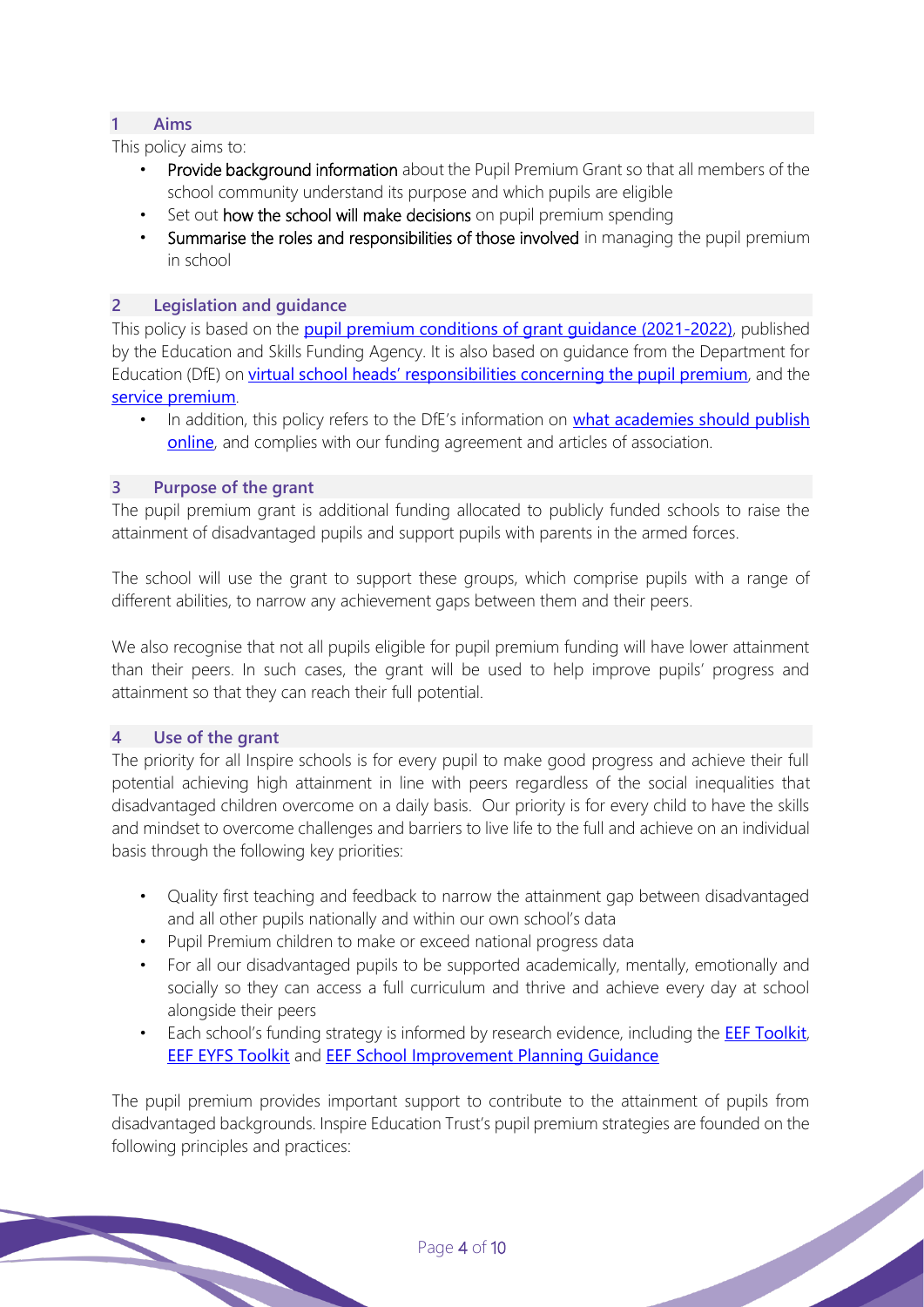- Implementing a tiered approach to Pupil Premium spending to focus on the approach to improving teaching, targeted academic support, and wider strategies.
- School leaders and Disadvantaged Champions focus on a small number of priorities each year in areas that will make the biggest difference, with a focus on effective implementation.

The tiered approach adopted is formed on the basis of strong external evidence. School leaders will consider a wide range of external evidence to inform their decision making, to enhance the expert knowledge they have of the pupils in their care. In addition to the EEF research based resources and evidence, schools follow the recommendations set out in the [Using Pupil Premium:](https://www.gov.uk/guidance/pupil-premium-effective-use-and-accountability)  [guidance for school leaders](https://www.gov.uk/guidance/pupil-premium-effective-use-and-accountability) from the DfE updated on 1st November 2021.

When planning the Pupil Premium Strategy Inspire primary schools will:

- $\triangleright$  Consider the context of the school and the main challenges or barriers the pupils face, such as the overall demographic, numbers of children entitled to Pupil Premium funding, deprivation indicator, analysis of school's internal data and statutory year group data to identify gaps.
- ➢ Use other evidence such as learning from what works in your school to inform your decisions on pupil premium spending including staffing, tutoring opportunities, cocurricular opportunities and advice and guidance from external professionals including Educational Welfare Officers (Attendance).
- ➢ Address a wide range of needs, and take group and individual needs into account. Hold termly pupil progress meetings to identify needs of individual pupils, interventions and support along with pastoral needs.
- $\triangleright$  Engage with parents to take their views on the needs of their child into account, developing relationships with families and supporting them through additional routes such as financial support for trips, clubs, family learning, Early Help and those families without recourse to public funding.

#### Key Inspire objectives:

- Research based evidence to inform best classroom practice including interventions, differentiation, engagement and relationships
- A comprehensive CPD programme for all classroom practitioners
- Priority marking and feedback as standard to support accelerated progress
- Data analysis of all vulnerable groups evidenced through robust termly pupil progress meetings
- All barriers for pupil premium children identified including; FSM, SEND, EAL, gender, pastoral, safeguarding, ethnicity, GLD, end of KS1 data and Phonic Screening Check
- Positive parental engagement through a variety of mediums; regular meetings, drop ins, workshops, online support, family liaison
- Rigorous monitoring of attendance of individual children/families working alongside external professionals to ensure good attendance for all including reducing persistent absenteeism, lateness and unauthorised absences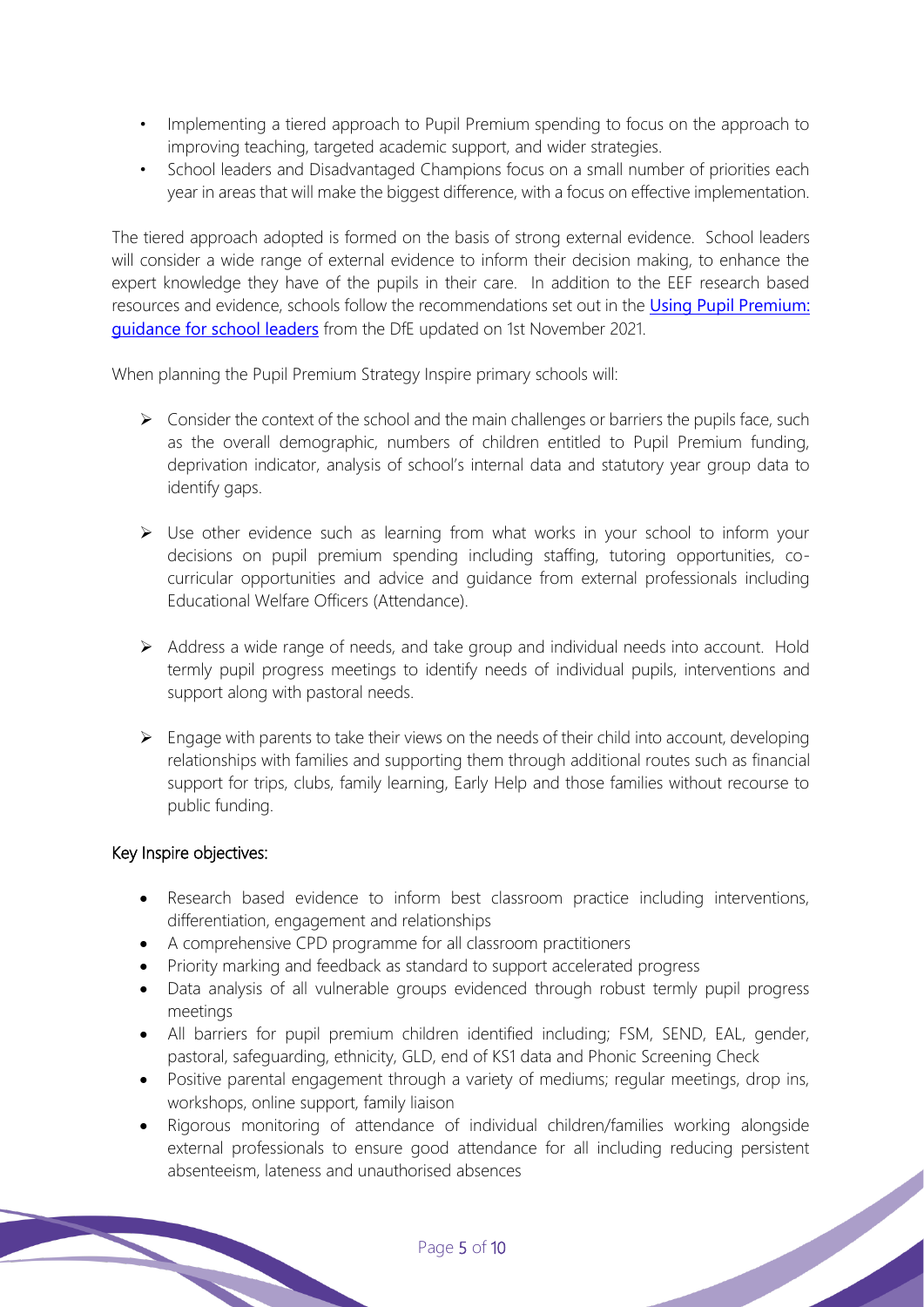- High levels of pastoral support and training to maintain high expectations of behaviour and to develop good learning behaviours in all through appropriate support and alongside external professionals
- Rigorous monitoring including; pupil voice, case study, parental questionnaire and 1:1 parent conversations/catch ups
- Effective implementation of interventions with analysis of impact on progress and attainment
- Enrichment strategies to improve the daily lived experience of all disadvantaged children including financial support for trips, residentials, co-curricular clubs and free Breakfast Club
- Accountability through performance management for all teaching and support staff
- Named key children for teaching and support staff linked to performance management
- Identification and planning for the complex needs of families in receipt of Free School Meals, Pupil Premium funding and families who require school support who do not qualify
- Disadvantaged Champion in all Inspire schools

This may be delivered through:

- ➢ Providing extra one-to-one or small-group support, additional interventions
- $\triangleright$  Recruitment of high quality teachers and teaching assistants
- ➢ High quality Continual Professional Development programmes
- ➢ Running catch-up sessions before or after school (for example, for children who need extra help with maths or English)
- ➢ Providing extra tuition where needed (for example, ahead of national assessments such as SATs)
- $\triangleright$  Funding educational trips and visits

Pupil Premium Leads are as follows:

| School                               | Headteacher      | <b>Disadvantaged</b><br>Champion | Link<br><b>Premiums</b><br>Governor |
|--------------------------------------|------------------|----------------------------------|-------------------------------------|
| Clifford<br><b>Bridge</b><br>Academy | Madaleine Morgan | Madaleine Morgan                 | Alex Tomlinson                      |
| Hearsall Community<br>Academy        | Claire Jones     | Claire Jones                     | Lisa Hayes                          |
| Stockingford<br>Academy              | Gill Bowser      | Lindsay Banes                    | Charlotte Marten                    |
| Walsgrave C of E<br>Academy          | Damien Sowerby   | Aarti Crowter                    | Kate Steventon                      |
| Whittle Academy                      | Michelle Harris  | Hannah Powell                    | Dave Baker                          |

We will publish information on the school's use of the pupil premium on each school website in line with the requirements set out in our funding agreement and the DfE's guidance on what academies should publish online, using the templates on GOV.UK.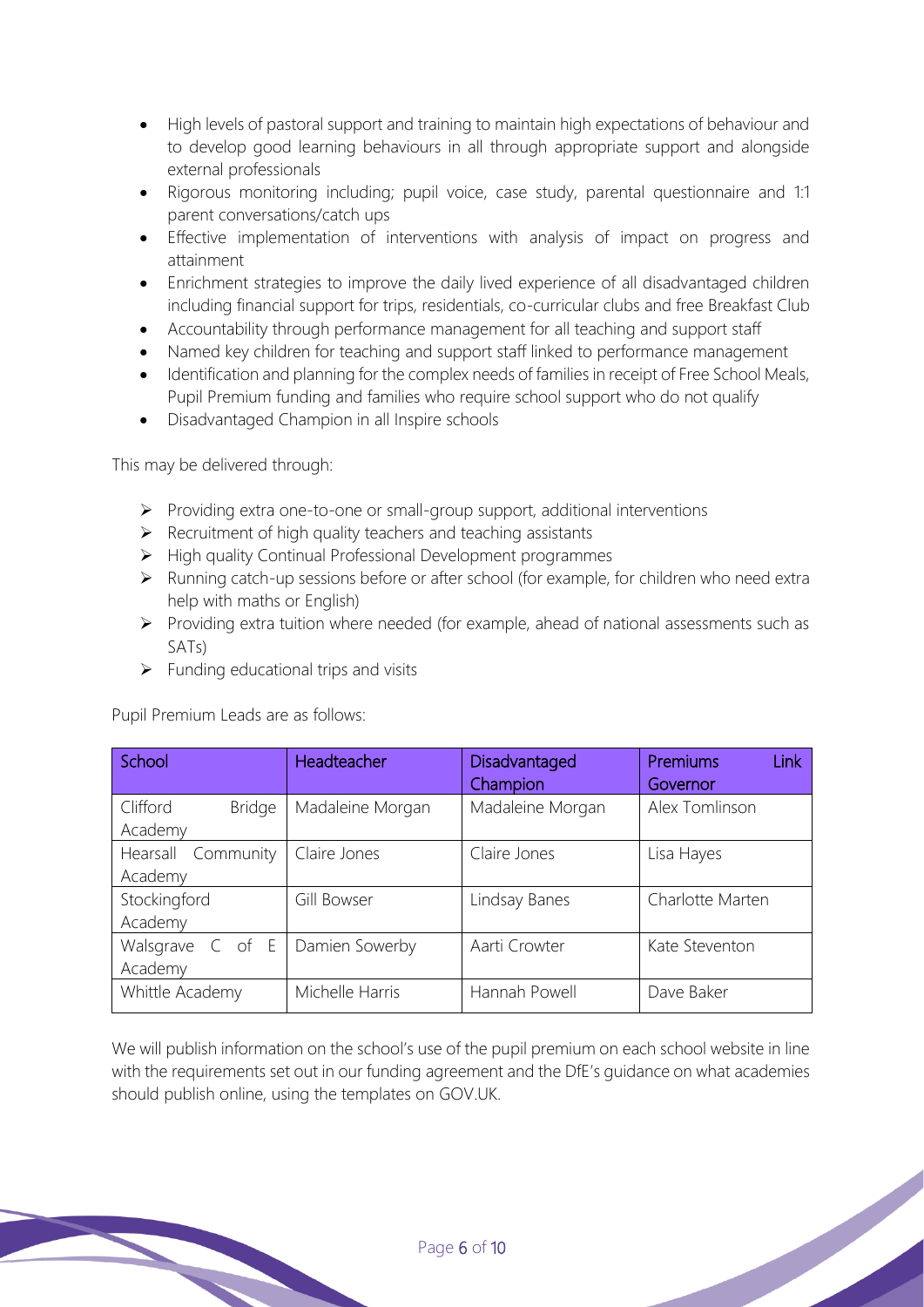Information on how the school uses the pupil premium is available here (click logo below):



#### **5 Eligible pupils fall into the categories explained below**

#### 5.1 Ever 6 free school meals

Pupils recorded in the most recent October school census who are known to have been eligible for free school meals at any point in the last 6 years (as determined by the DfE's latest conditions of grant guidance).

This includes pupils first known to be eligible for free school meals in the most recent October census.

It does not include pupils who received universal infant free school meals but would not have otherwise received free lunches.

#### 5.2 Looked after children

Pupils who are in the care of, or provided with accommodation by, a local authority in England or Wales for at least 1 day. Allocations will be provisionally based on the children looked-after data return in March of the previous year, and then confirmed in December of the current year based on the children looked-after data return in March of the current year.

#### 5.3 Post-looked after children

Pupils recorded in the most recent October census who were looked after by an English or Welsh local authority immediately before being adopted, or who left local authority care on a special guardianship order or child arrangements order.

#### 5.4 Ever 6 service children

Pupils recorded in the most recent October census:

- With a parent serving in the regular armed forces
- Who have been registered as a 'service child' in the school census at any point in the last 6 years (as determined by the DfE's latest conditions of grant guidance), including those first recorded as such in the most recent October census
- In receipt of a child pension from the Ministry of Defence because one of their parents died while serving in the armed forces

NB: The DfE sets out conditions of grant which may include children with no recourse to public funding such as new arrivals to the country as refugees and families who are clearly disadvantaged but may not qualify. Pupil Premium funding can be inclusive of these groups of children without them qualifying for the funding.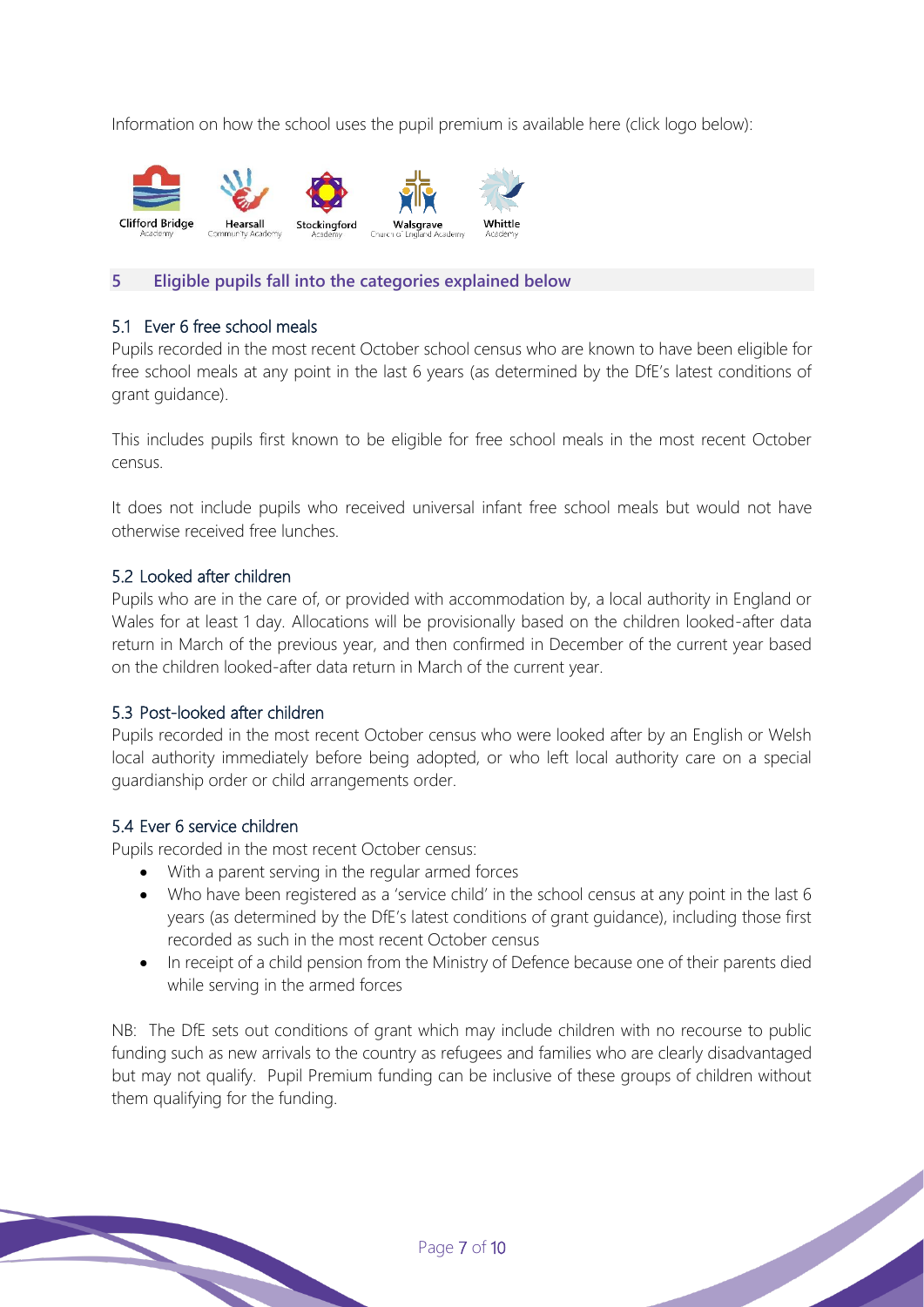## <span id="page-7-0"></span>**6 Roles and responsibilities**

# 6.1 Headteacher, Pupil Premium Lead & Senior Leadership Team

The headteacher and senior leadership team are responsible for:

- Keeping this policy up to date, and ensuring that it is implemented across the school
- Ensuring that all school staff are aware of their role in raising the attainment of disadvantaged pupils and supporting pupils with parents in the armed forces
- Planning pupil premium spending and keeping this under constant review, using an evidencebased approach and working with virtual school heads where appropriate
- Monitoring the attainment and progress of pupils eligible for the pupil premium to assess the impact of the school's use of the funding
- Reporting on the impact of pupil premium spending to the governing board on an ongoing basis
- Publishing information on the school's use of the pupil premium on the school website, as required by our funding agreement and in line with guidance from the DfE
- Providing relevant training for staff, as necessary, on supporting disadvantaged pupils and raising attainment

# 6.2 Governors: Head of Education Primary (HoEP) Local Governing Committee (LGC) & Trust Standards Committee (TSC)

The above are responsible for:

- Holding the headteacher to account for the implementation of this policy (HoEP & LGC)
- Ensuring the school is using pupil premium funding appropriately, in line with the rules set out in the conditions of grant (LGC)
- Monitoring the attainment and progress of pupils eligible for the pupil premium, in conjunction with the headteacher, to assess the impact and effectiveness of the school's use of the funding (HoEP & TSC)
- Monitoring whether the school is ensuring value for money in its use of the pupil premium (HoEP & LGC)
- Challenging the headteacher to use the pupil premium in the most effective way (HoEP & LGC)
- Setting the school's ethos and values around supporting disadvantaged members of the school community (HoEP & LGC)

# 6.3 Other school staff

All school staff are responsible for:

- Implementing this policy on a day-to-day basis
- Setting high expectations for all pupils, including those eligible for the pupil premium
- Identifying pupils whose attainment is not improving in response to interventions funded by the pupil premium, and highlighting these individuals to the senior leadership team
- Sharing insights into effective practice with other school staff

# 6.4 Virtual school heads

Virtual school heads are responsible for managing pupil premium funding for children looked after by a local authority, and allocating it to schools. Their responsibilities include, but are not limited to:

- Identifying the eligible looked after children and informing the local authority
- Making sure methods for allocating and spending ensure that looked after children benefit without delay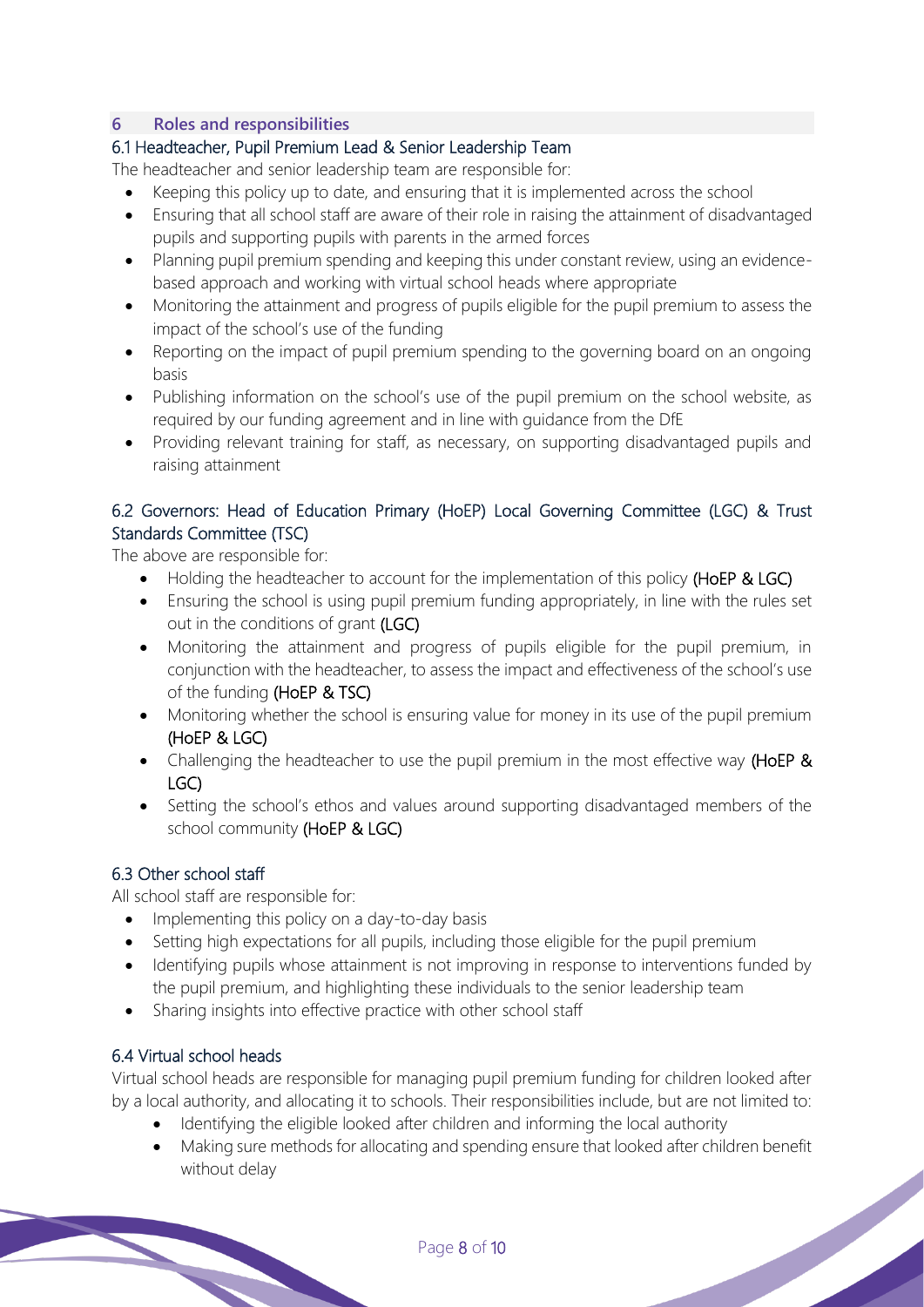- Working with each looked after child's educational setting to put together a personal education plan, agree how pupil premium funding will be spent to the meet the need identified in this plan, and ensure the funding is spent in this way
- Demonstrating how pupil premium funding is raising the achievement of looked after children

Virtual school heads are in charge of promoting the educational achievement of all the children looked after by the local authority they work for.

### <span id="page-8-0"></span>**7 Monitoring arrangements**

This policy will be reviewed annually by the Trust Pupil Premium Lead. At every review, the policy will be shared with the Standards Committee.